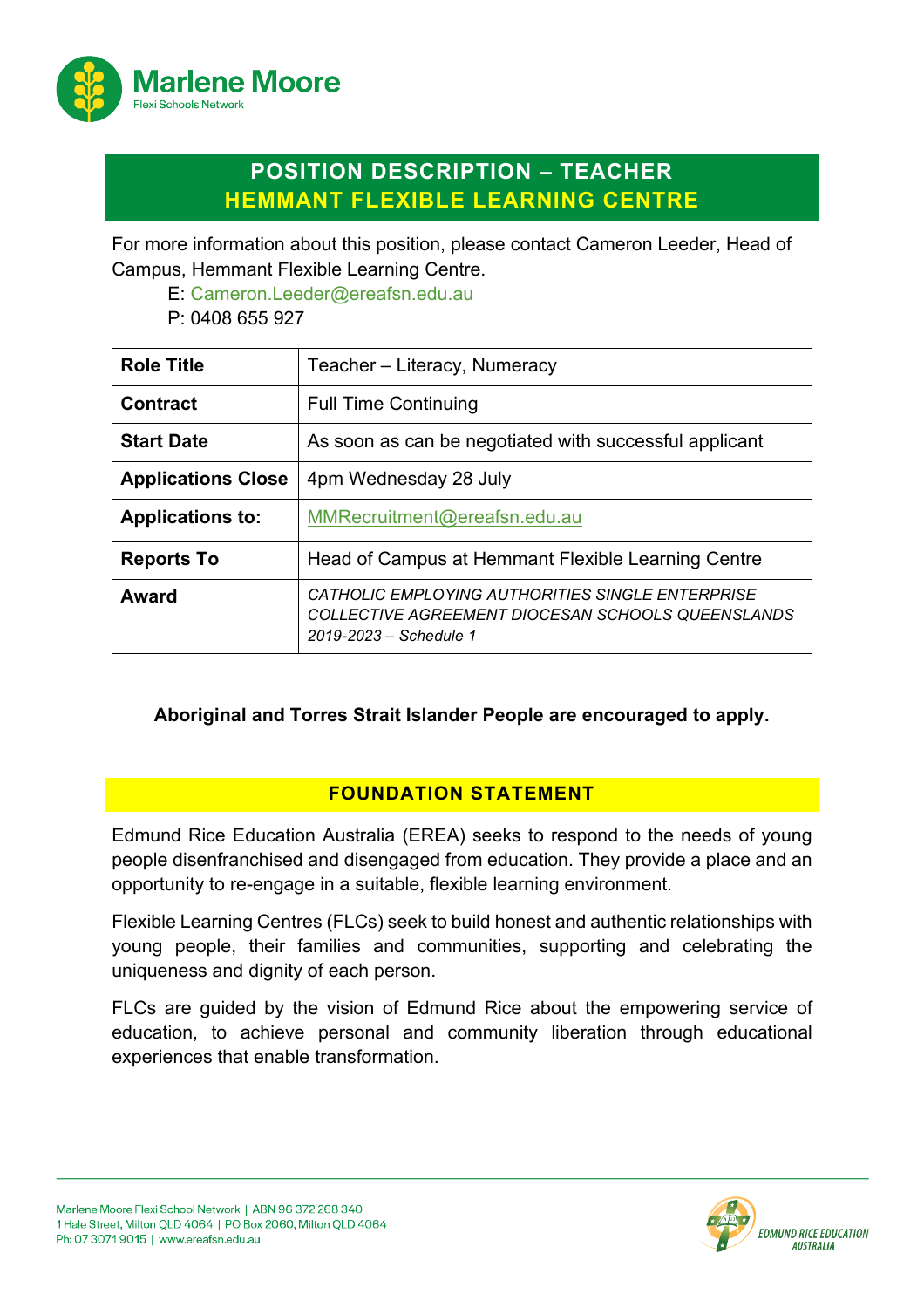

# **BACKGROUND**

Marlene Moore Flexi School Network (MMFSN) is an initiative of EREA. MMFSN offers a full-time and multiyear secondary education and social inclusion program for disenfranchised young people. Young people may express a broad range of complex education and social needs and EREA FLC's respond with a variety of flexible and innovative social inclusion and learning experiences.

MMFSN provides young people with a varied and holistic set of learning experiences supporting them to identify and pursue an individual transition to adulthood, employment, further education and training and social connectedness.

Young people who attend include Indigenous and non-Indigenous young people who are disengaged from mainstream education for a range of reasons and include:

- $\cdot \cdot$  Those who have had contact with the juvenile justice system;
- Those in the care of the Office of Children and Families;
- $\div$  Those with a history of trauma;
- Those with a history of extended periods of unexplained absences;
- $\div$  Those who are highly mobile;
- Those with mental illness or at risk of engaging in self-harming behaviours or substance abuse;
- \* Those who have been excluded or repeatedly suspended from school;
- Those who are homeless:
- $\div$  Those who are young parents;
- $\div$  Those with a generational history of early school leaving;
- Those with a generational history of unemployment.

See [www.ereafsn.edu.au](http://www.ereafsn.edu.au/) – Publications for further information

*Hemmant Flexible Learning Centre is located in the suburb of Hemmant in the Bayside area of Brisbane, approximately 20 minutes' drive from the Brisbane CBD. Hemmant FLC caters for approximately 90 young people in Years 7-12. Please see [www.ereafsn.edu.au](http://www.ereafsn.edu.au/) for further information about EREA Flexi Schools and Hemmant FLC.*

# **PRIMARY ROLE**

The Teacher reports to the Head of Campus and Principal, Marlene Moore Flexi Schools Network. He/she has delegated responsibility to develop and maintain learning and social inclusion responses of the campus. This includes:

1. Planning, preparation and delivery of effective learning and teaching programs for young people;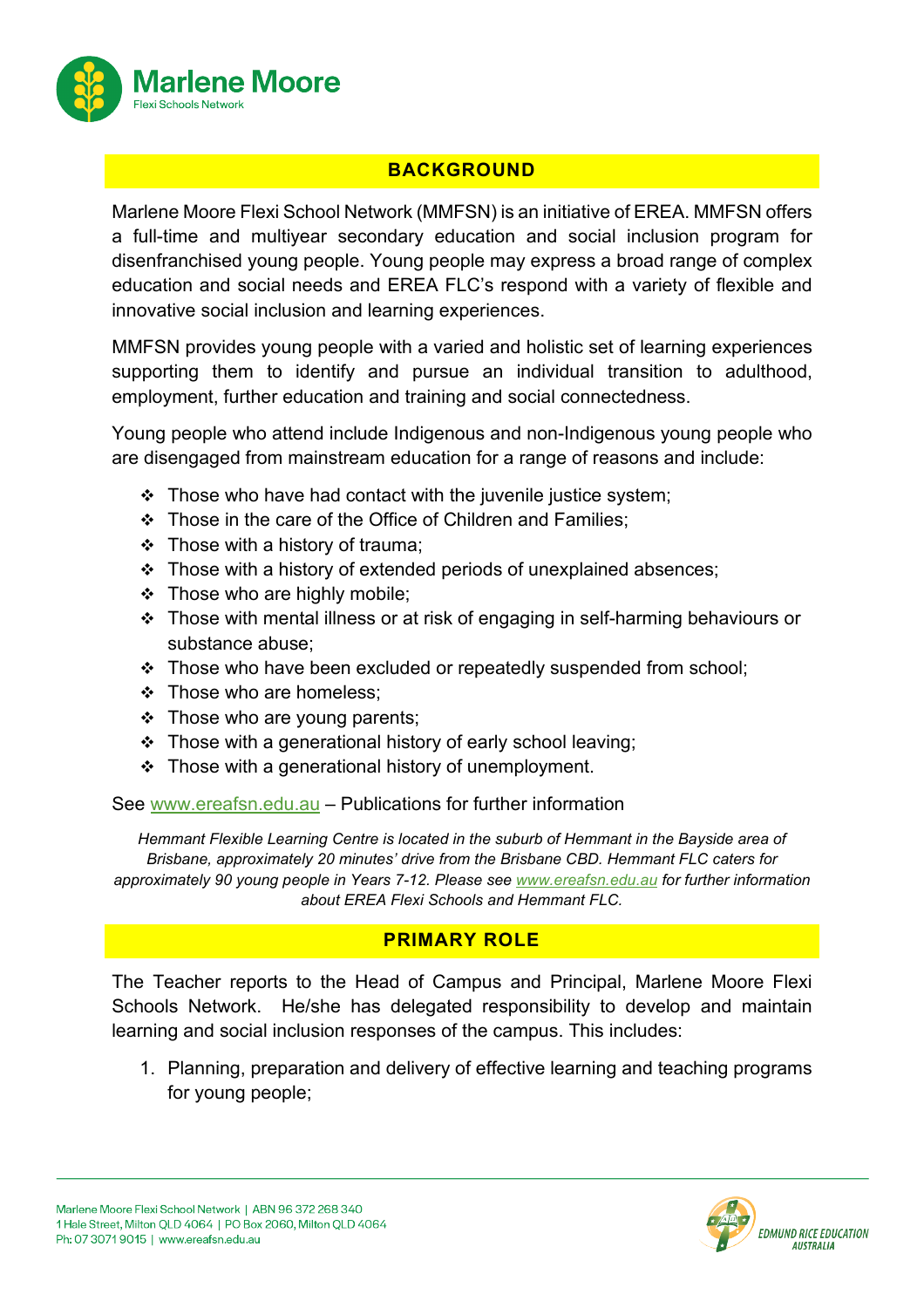

- 2. Contributing to the development and implementation of the MMFSN objectives and planning;
- 3. Contributing to the establishment and maintenance of a supportive school environment.

## **PRINCIPLES OF OPERATION (RESPECT, PARTICIPATION, SAFE AND LEGAL, HONESTY)**

All employees of the Marlene Moore Flexi School Network adhere to the concepts of Common Ground and Operation by Principles – more information can be found on the EREA website. All flexible learning centres operate under this framework and this is a significant point of difference from mainstream schooling. The principles establish a "common ground" among staff, young people and families where the means to resolve conflict, negotiate learning, recognise rights and responsibilities are modelled and explored, both within the group and individually.

## **DUTIES AND RESPONSIBILITIES**

Typical duties and responsibilities include but are not restricted to:

- **1. Develop and implement learning choices (curriculum) which support the Personal Learning Plan (PLP) of each young person** 
	- In collaboration with teachers and youth workers plan and implement an educational program which engages young people and offers a range of learning choices including:
		- Numeracy and Literacy Learning programs or other area of specialisation (Visual Arts, Music, Learning Support);
		- **Inquiry/project based learning programs;**
		- Embed ATSI cultural perspectives within learning programs;
		- Develop Personal Learning Plans in collaboration with young people and youth workers.

### **2. Access external support networks**

- Support young people to access support services e.g. counselling, health support, community activities;
- Work collaboratively with the team to support/develop cultural links, community and family connections which support the engagement and connection of young people to learning and the wider community.
- **3. Participate in program provision to ensure wellbeing in an inclusive learning environment**

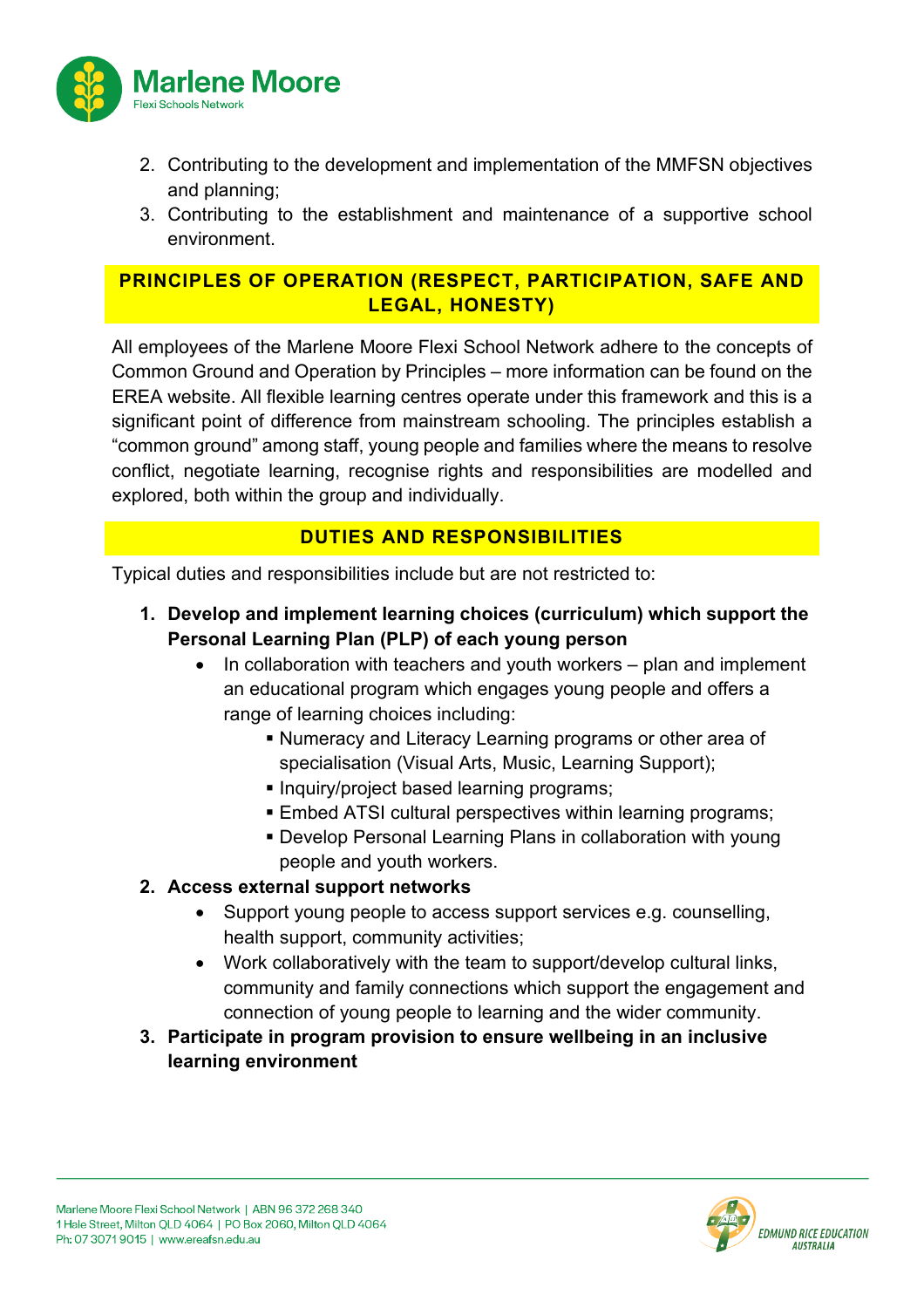

- Collaborate with the team to support a socially inclusive program that responds to the physical, intellectual, social, spiritual and cultural needs of young people;
- Participate in the daily routines and activities of the FLC e.g. morning meetings, lunch, bus pick up and drop offs, electives, outings, camps;
- Offer electives to support engagement;
- Follow up on non-attendance in a supportive manner;
- Build connections with families to support learning outcomes for each young person.

### **4. Team participation/multidisciplinary practice**

- Support regular whole team reflective practice sessions including daily staff debrief;
- Operate within the context of EREA Policies and Procedures;
- Participate in professional development that is relevant to the work of the FLC.

### **5. Administrative Responsibilities**

- Maintain appropriate records and prepare reports as required;
- Maintain records on the database;
- Support the development of personal learning plans;
- Participate in Young Person 'cross agency' meetings as required.
- **6. Other identified duties specific to the role in this Flexible Learning Centre**
	- Carry out duties and tasks that may be reasonably assigned by the Head of Campus or Principal from time to time.

# **APPLICATION PROCESS AND SELECTION CRITERIA**

Applications are to be submitted via email to [MMRecruitment@ereafsn.edu.au](mailto:MMRecruitment@ereafsn.edu.au) by 4pm, Wednesday 28 July. To apply for this role please provide the following documents:

- A cover letter, outlining relevant experience and reasons for wishing to apply;
- Current resume outlining previous experience and skills:
	- Please include QCT Registration Number
	- $\triangleright$  Please include contact details of two referees, one of whom is from current or most recent place of employment.

Shortlisted applicants will be notified by phone or email.